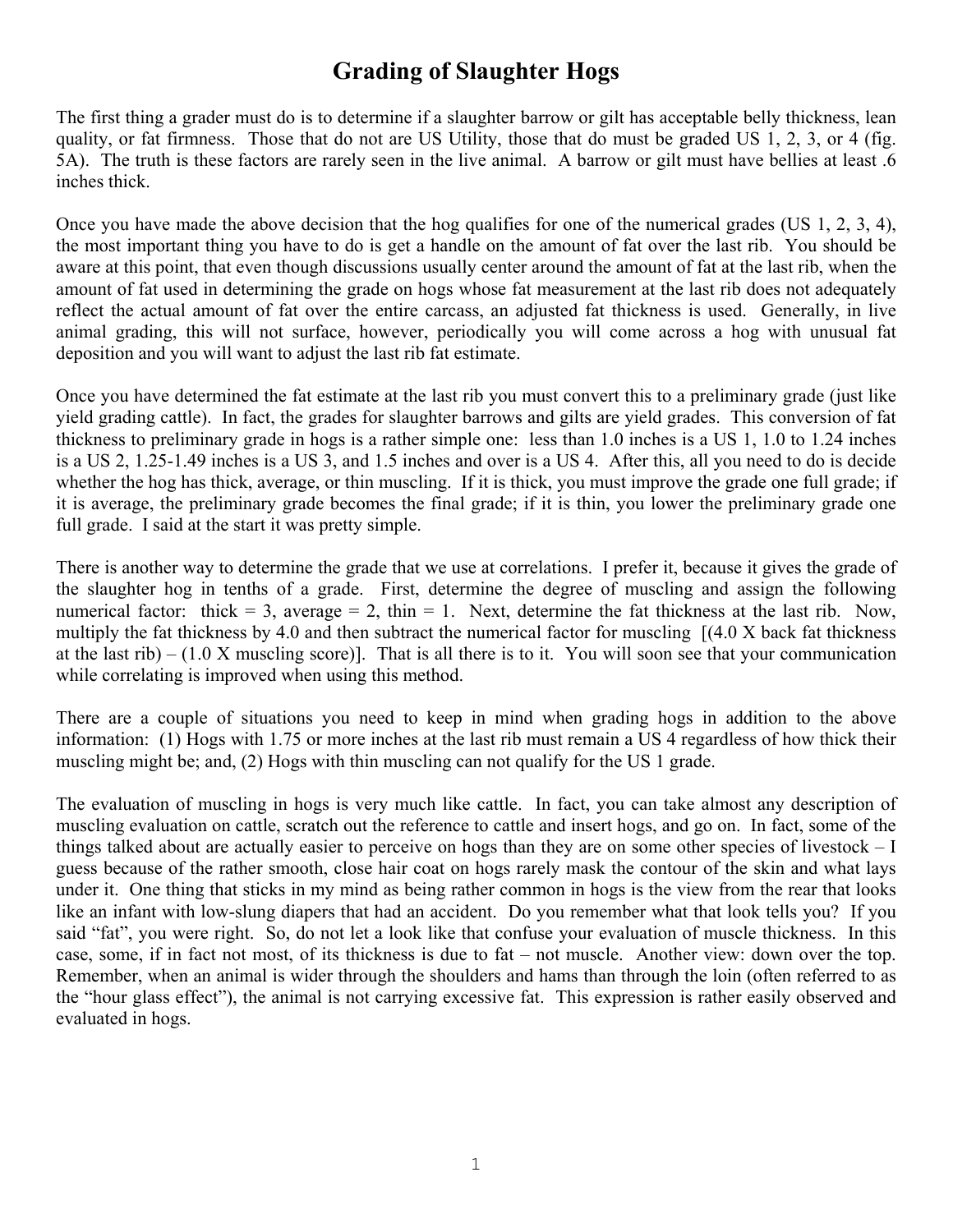|              | <b>USDA PORK GRADES</b> |
|--------------|-------------------------|
| $US$ #1      |                         |
| US #2        |                         |
| US #3        |                         |
| <b>US #4</b> |                         |
| UTILITY      |                         |

**▼ US No. 1▼**



**▼ US No. 2 ▼**



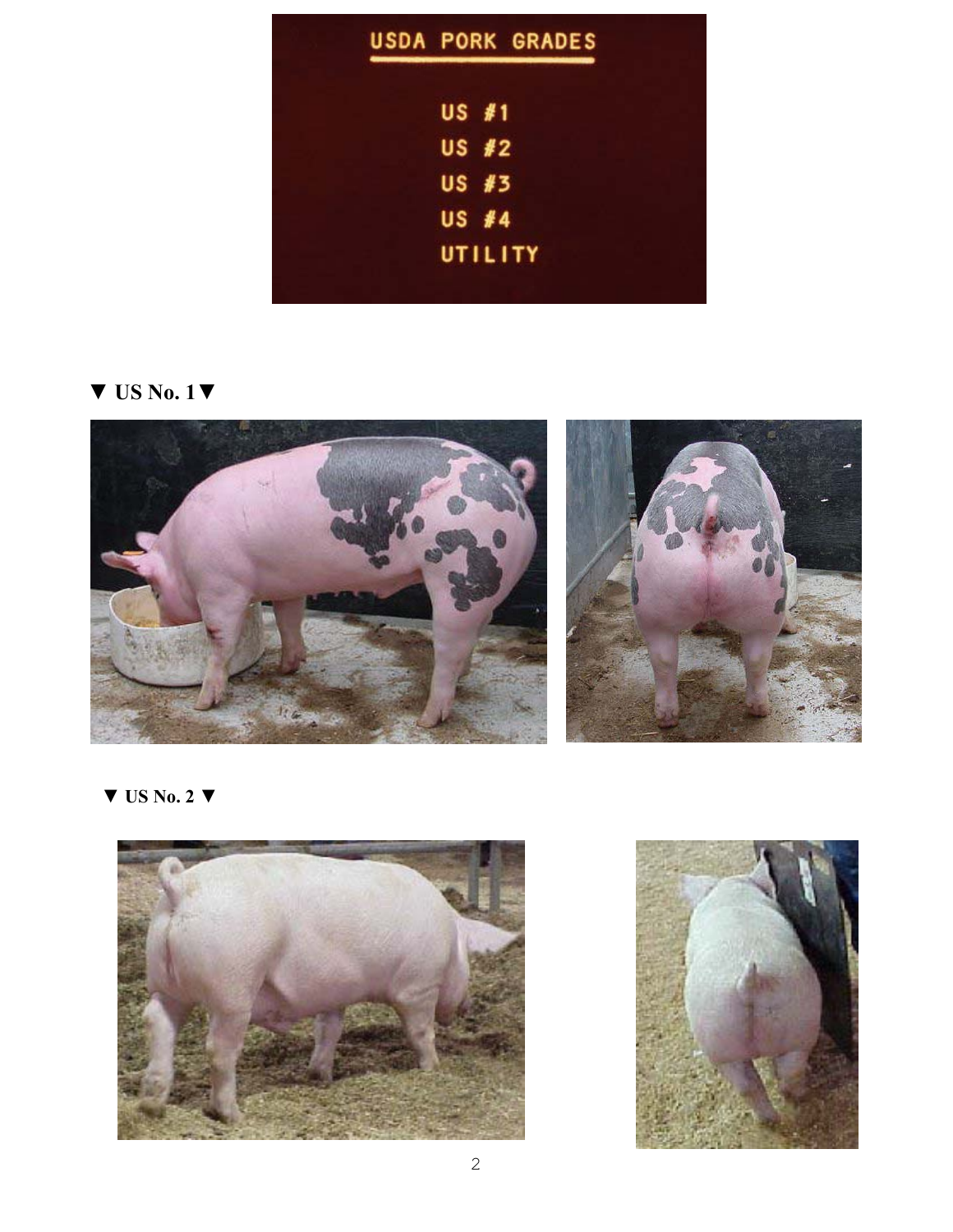



# **▼ U.S. No. 4 ▼**



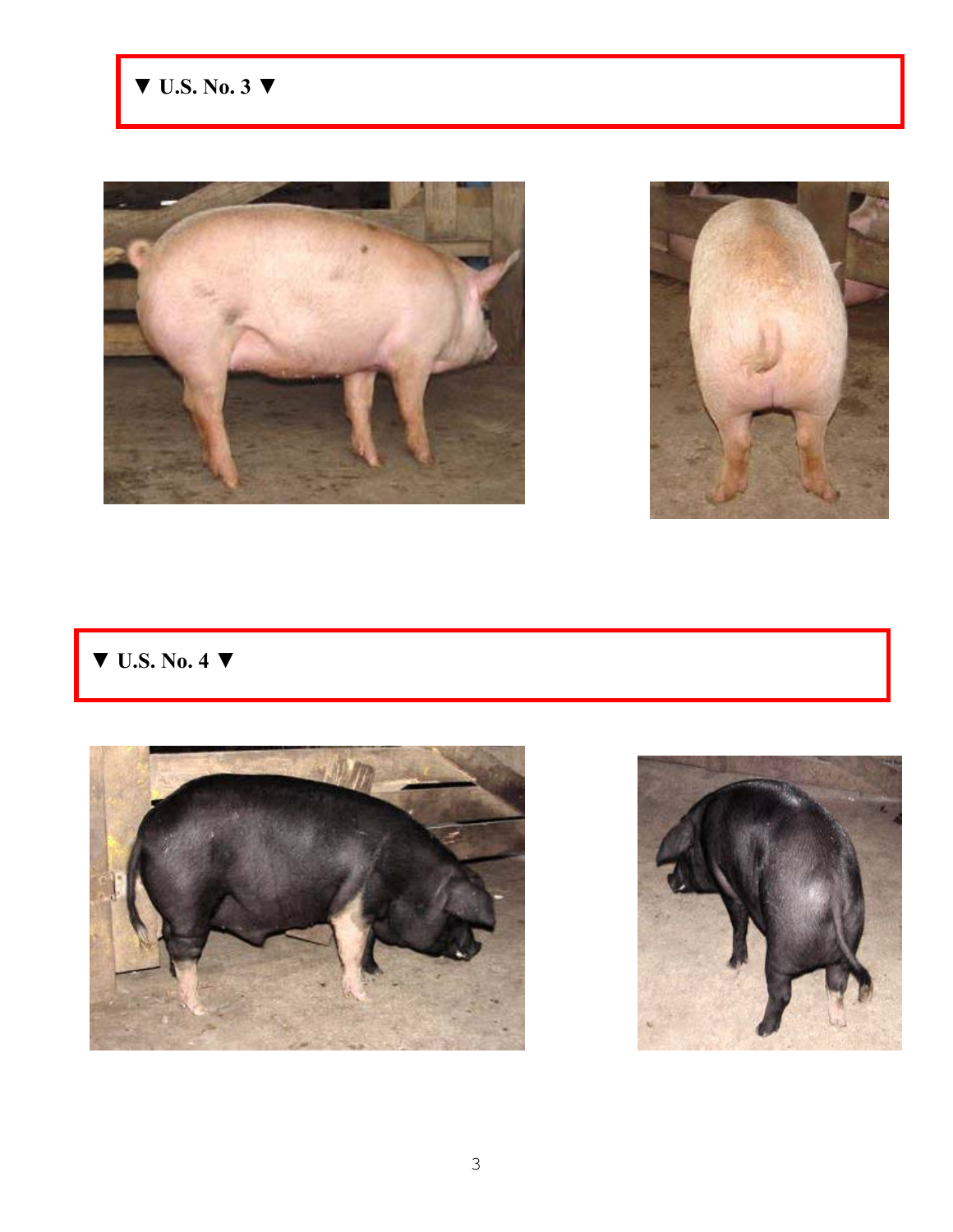# **Changes in the Hog Industry**

A wave of change has come over slaughter hog grading in the past couple of years. Some of it is due to the change in the hog industry as a whole. However, some of it is just the simple fact, that the US grade standards for slaughter hogs, does not do a very good job segregating hogs or keeping up with industry changes. As a result, the Des Moines, IA and Thomasville, GA offices have worked diligently on the development of a grid that expresses lean yields.

Lean yields associated with back fat, thickness, and loin eye area, as measured 7cm from the midline between the  $3<sup>rd</sup>$  and  $4<sup>th</sup>$  rib from the last. Many packers have a value based marketing system where producers are paid based on some measure of the lean yield their pigs produce. Typically the end point is either a lean meat yield or a composite cutout value carcass price. Currently, more than 50% of the pork population falls into the U.S No. 1 category. With such a large percentage of hogs in the No. 1 category, significant differences in lean yields exist within that grade. Furthermore, the impact muscle has on lean yield is magnified as fat content diminishes.

The Regression Equation used to develop the following grid expressing lean yield comparisons to back fat thickness and loin eye area:

#### **58.86 – (.61 x BF) + (.12 x LD)**



**Back Fat = .6 Muscling = thick Loin Eye Area = 8.0 USDA grade = 1 Percent lean = 57.87**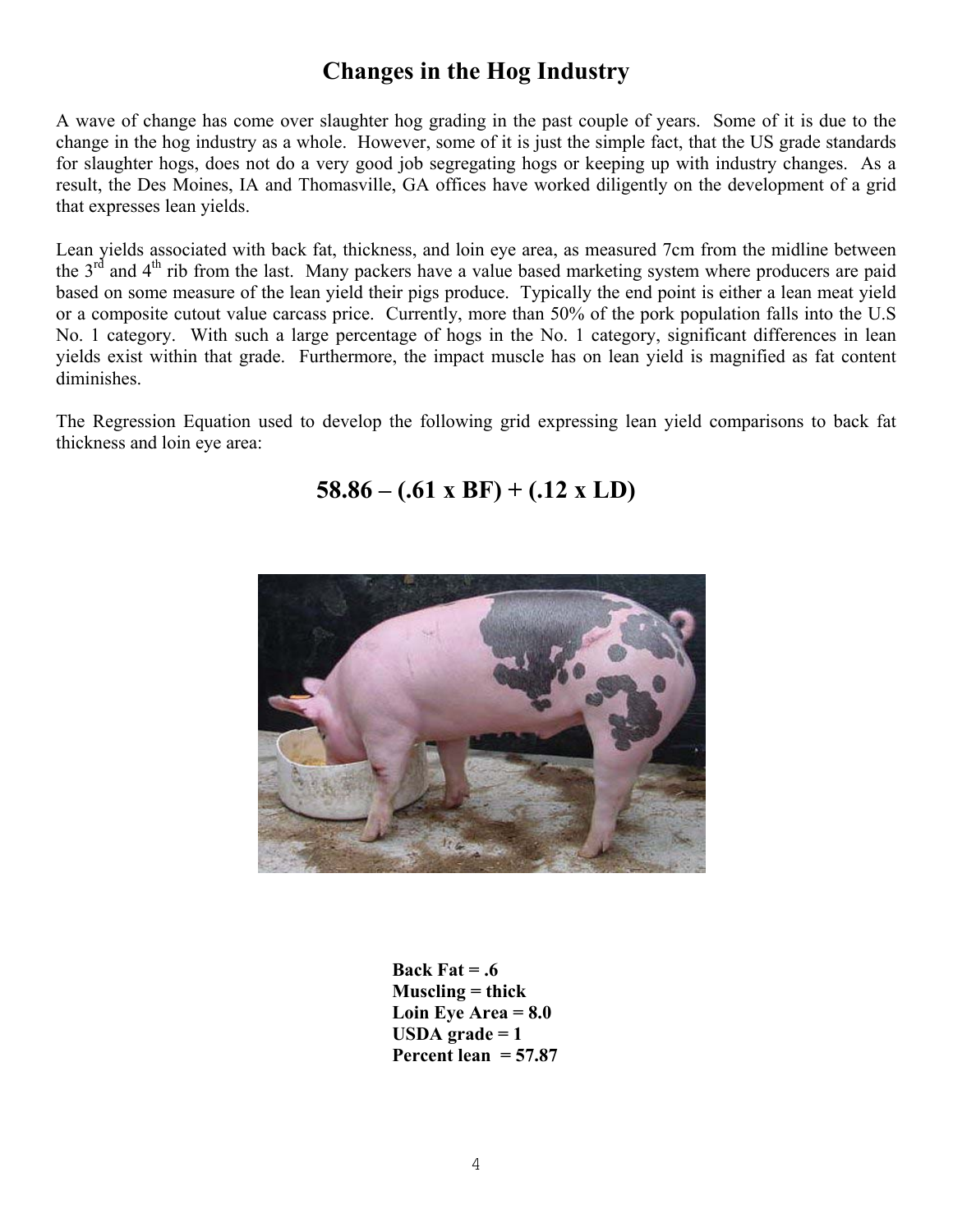

Back Fat = .75<br> **Back Fat = 1.3**<br> **Muscling = Avg.**+<br> **Back Fat = 1.3**<br> **Muscling = Avg. Muscling = Avg.+**<br>Loin Eye Area = 7.2 sq. inches **Percent Lean = 55.69% Percent Lean = 46.07%** 



Loin Eye Area = 7.2 sq. inches Loin Eye Area = 6.1 sq. inches USDA Grade = 1 **USDA Grade = 3**<br>**Percent Lean = 46.07%** 



**Back Fat = 1.1 Muscling = Avg.+ Loin Eye Area = 6.0 sq. inches USDA Grade = 2 Percent Lean = 47.9 %**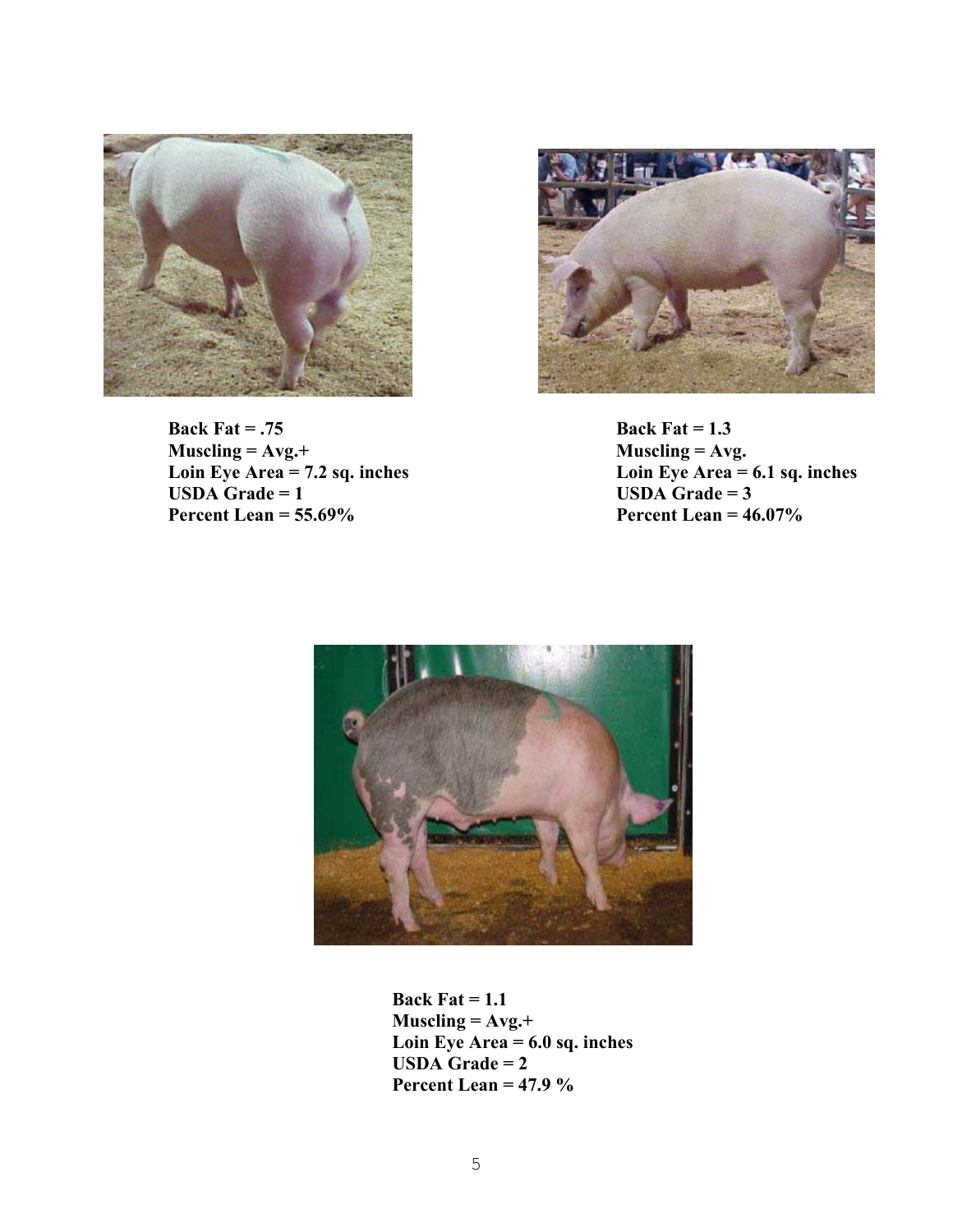

 **Back Fat = 1.4 Muscling = Avg. Loin Eye Area = 6 sq. inches USDA** Grade =  $3$  **Percent Lean = 43.63%**



**Back Fat = 1.6 inches Muscling = Thin Loin Eye Area = 5.0 sq. inches USDA Grade = 4 Percent Lean = 38.89%**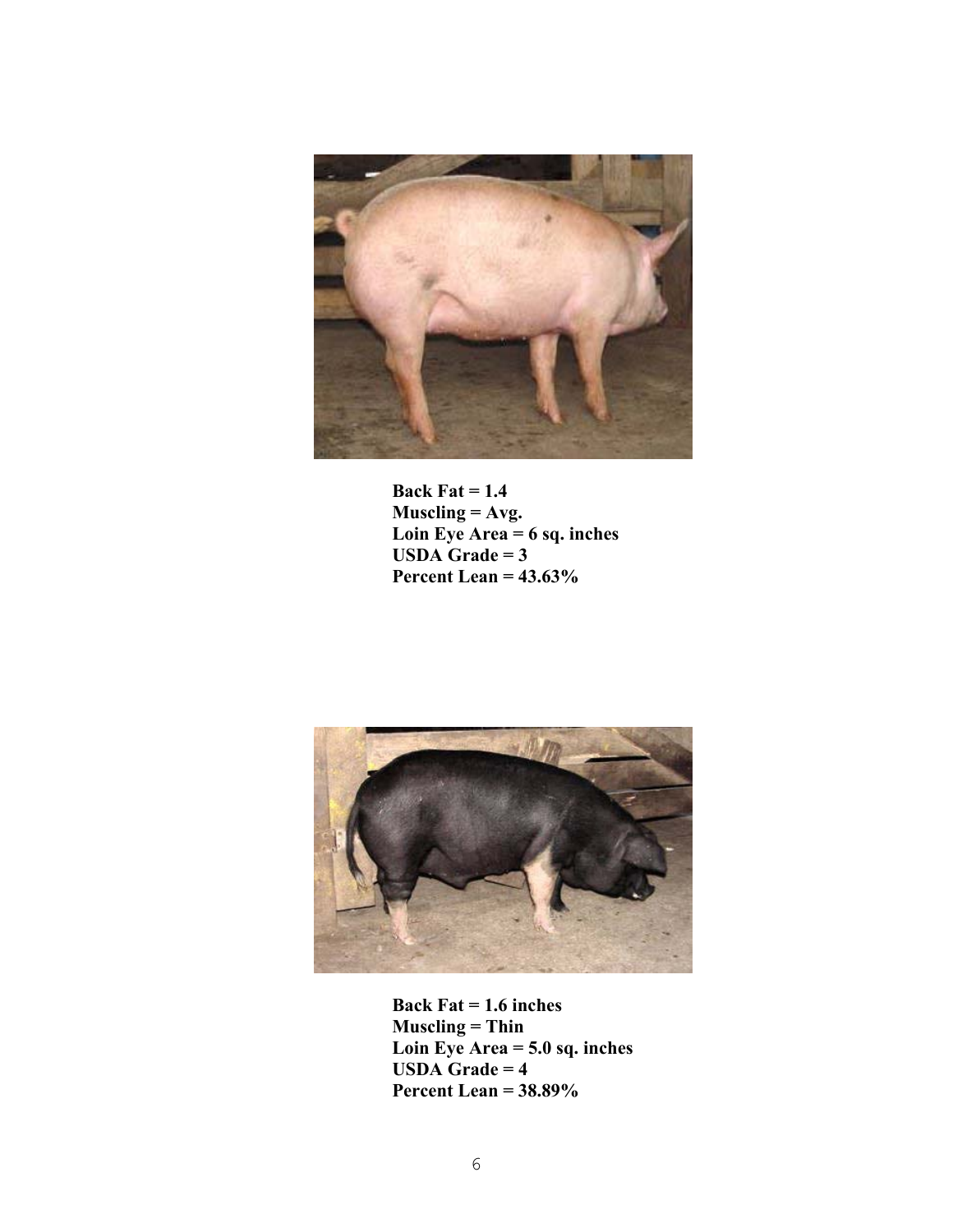#### **LEAN YIELDS ASSOCIATED WITH BACK FAT THICKNESS AND LOIN EYE AREA AT THE 10TH RIB MEASUREMENTS**

|                      |            |                | <b>Thin</b><br>Average |                |                |                |                | <b>Thick</b>   |                |                |  |
|----------------------|------------|----------------|------------------------|----------------|----------------|----------------|----------------|----------------|----------------|----------------|--|
| Loin Depth MM        |            | 38             |                        | 47             | 51             | 55             | 60             | 64             | 68             | 72             |  |
| L.E.A. Sq In         |            | 4.5            | 42<br>5.0              | 5.5            | 6.0            | 6.5            | 7.0            | 7.5            | 8.0            | 8.5            |  |
|                      |            |                |                        |                |                |                |                |                |                |                |  |
|                      |            |                |                        |                |                |                |                |                |                |                |  |
| Back Fat-            |            |                |                        |                |                |                |                |                |                |                |  |
| <b>Inches</b><br>.28 | <b>MM</b>  | 59.15          |                        | 60.23          | 60.71          | 61.19          | 61.79          | 62.27          |                | 63.23          |  |
| .32                  | 7<br>$8\,$ | 58.54          | 59.63<br>59.02         | 59.62          | 60.10          | 60.58          | 61.18          | 61.66          | 62.75<br>62.14 | 62.62          |  |
| .35                  | 9          | 57.93          | 58.41                  | 59.01          | 59.49          | 59.97          | 60.57          | 61.05          | 61.53          | 62.01          |  |
| .39                  | 10         | 57.32          | 57.80                  | 58.40          | 58.88          | 59.36          | 59.96          | 60.44          | 60.92          | 61.40          |  |
| .43                  | 11         | 56.71          | 57.19                  | 57.79          | 58.27          | 58.75          | 59.35          | 59.83          | 60.31          | 60.79          |  |
| .47                  | 12         | 56.10          | 56.58                  | 57.18          | 57.66          | 58.14          | 58.74          | 59.22          | 59.70          | 60.18          |  |
| .51                  | 13         | 55.49          | 55.97                  | 56.57          | 57.05          | 57.53          | 58.13          | 58.61          | 59.09          | 59.57          |  |
| .55                  | 14         | 54.88          | 55.36                  | 55.96          | 56.44          | 56.92          | 57.52          | 58.00          | 58.48          | 58.96          |  |
| .59                  | 15         | 54.27          | 54.75                  | 55.35          | 55.83          | 56.31          | 56.91          | 57.39          | 57.87          | 58.35          |  |
| .63                  | 16         | 53.66          | 54.14                  | 54.74          | 55.22          | 55.70          | 56.30          | 56.78          | 57.26          | 57.74          |  |
| .67                  | 17         | 53.05          | 53.53                  | 54.13          | 54.61          | 55.09          | 55.69          | 56.17          | 56.65          | 57.13          |  |
| .71                  | 18         | 52.44          | 52.92                  | 53.52          | 54.00          | 54.48          | 55.08          | 55.56          | 56.04          | 56.52          |  |
| .74                  | 19         | 51.83          | 52.31                  | 52.91          | 53.39          | 53.87          | 54.47          | 54.95          | 55.43          | 55.91          |  |
| .79                  | $20\,$     | 51.22          | 51.70                  | 52.30          | 52.78          | 53.26          | 53.86          | 54.34          | 54.82          | 55.30          |  |
| .83                  | 21         | 50.61          | 51.09                  | 51.69          | 52.17          | 52.65          | 53.25          | 53.73          | 54.21          | 54.69          |  |
| .87                  | 22         | 50.00          | 50.48                  | 51.08          | 51.56          | 52.04          | 52.64          | 53.12          | 53.60          | 54.08          |  |
| .91                  | 23         | 49.39          | 49.87                  | 50.47          | 50.95          | 51.43          | 52.03          | 52.51          | 52.99          | 53.47          |  |
| .94                  | 24         | 48.78          | 49.26                  | 49.86          | 50.34          | 50.82          | 51.42          | 51.90          | 52.38          | 52.86          |  |
| .98                  | 25         | 48.17          | 48.65                  | 49.25          | 49.73          | 50.21          | 50.81          | 51.29          | 51.77          | 52.25          |  |
| 1.02                 | 26         | 47.56          | 48.04                  | 48.64          | 49.12          | 49.60          | 50.20          | 50.68          | 51.16          | 51.64          |  |
| 1.06                 | 27         | 46.95          | 47.43                  | 48.03          | 48.51          | 48.99          | 49.59          | 50.07          | 50.55          | 51.03          |  |
| 1.10                 | 28         | 46.34          | 46.82                  | 47.42          | 47.90          | 48.38          | 48.98          | 49.46          | 49.94          | 50.42          |  |
| 1.14                 | 29         | 45.73          | 46.21                  | 46.81          | 47.29          | 47.77          | 48.37          | 48.85          | 49.33          | 49.81          |  |
| 1.18                 | 30         | 45.12          | 45.60                  | 46.20          | 46.68          | 47.16          | 47.76          | 48.24          | 48.72          | 49.20          |  |
| 1.22                 | 31         | 44.51          | 44.99                  | 45.59          | 46.07          | 46.55          | 47.15          | 47.63          | 48.11          | 48.59          |  |
| 1.26                 | 32         | 43.90          | 44.38                  | 44.98          | 45.46          | 45.94          | 46.54          | 47.02          | 47.50          | 47.98          |  |
| 1.30                 | 33         | 43.29          | 43.77                  | 44.37          | 44.85          | 45.33          | 45.93          | 46.41          | 46.89          | 47.37          |  |
| 1.34                 | 34         | 42.68          | 43.16                  | 43.76          | 44.24          | 44.72          | 45.32          | 45.80          | 46.28          | 46.76          |  |
| 1.38                 | 35         | 42.07          | 42.55                  | 43.15          | 43.63          | 44.11          | 44.71          | 45.19          | 45.67          | 46.15          |  |
| 1.42                 | 36         | 41.46          | 41.94                  | 42.54          | 43.02          | 43.50          | 44.10          | 44.58          | 45.06          | 45.64          |  |
| 1.46                 | 37         | 40.85          | 41.33                  | 41.93          | 42.41          | 42.89          | 43.49          | 43.97          | 44.45          | 44.93          |  |
| 1.50                 | 38         | 40.24          | 40.72                  | 41.32          | 41.81          | 42.28          | 42.88          | 43.36          | 43.84          | 44.32          |  |
| 1.54                 | 39         | 39.63          | 40.11                  | 40.71          | 41.19          | 41.65          | 42.27          | 42.75          | 43.23          | 43.71          |  |
| 1.57                 | 40         | 39.02          | 39.50                  | 40.10          | 40.58          | 41.06          | 41.66          | 42.14          | 42.62          | 43.10          |  |
| 1.61                 | 41         | 38.41          | 38.89                  | 39.49          | 39.97          | 40.45          | 41.05          | 41.53          | 42.01          | 42.49          |  |
| 1.65                 | 42         | 37.80          | 38.28                  | 38.88          | 39.36          | 39.84          | 40.44          | 40.92          | 41.40          | 41.88          |  |
| 1.69                 | 43         | 37.19          | 37.67                  | 38.27          | 38.75          | 39.23          | 39.83          | 40.31          | 40.79          | 41.27          |  |
| 1.73                 | 44         | 36.58          | 37.06                  | 37.66          | 38.14          | 38.62          | 39.22          | 39.70<br>39.09 | 40.18<br>39.57 | 40.66          |  |
| 1.77<br>1.81         | 45<br>46   | 35.97<br>35.36 | 36.45<br>35.84         | 37.05<br>36.44 | 37.53<br>36.92 | 38.01          | 38.61<br>38.00 | 38.48          | 38.96          | 40.05<br>39.44 |  |
| 1.85                 |            | 34.75          |                        | 35.83          |                | 37.40<br>36.79 | 37.39          | 37.87          | 38.35          | 38.83          |  |
| 1.89                 | 47<br>48   | 34.14          | 35.23<br>34.62         | 35.22          | 36.31<br>35.70 | 36.18          | 36.78          | 37.26          | 37.74          | 38.22          |  |
| 1.93                 | 49         | 33.53          | 34.01                  | 34.61          | 35.09          | 35.57          | 36.17          | 36.65          | 37.13          | 37.61          |  |
| 1.97                 | 50         | 32.92          | 33.40                  | 34.00          | 34.48          | 34.96          | 35.56          | 36.04          | 36.52          | 37.00          |  |
|                      |            |                |                        |                |                |                |                |                |                |                |  |

7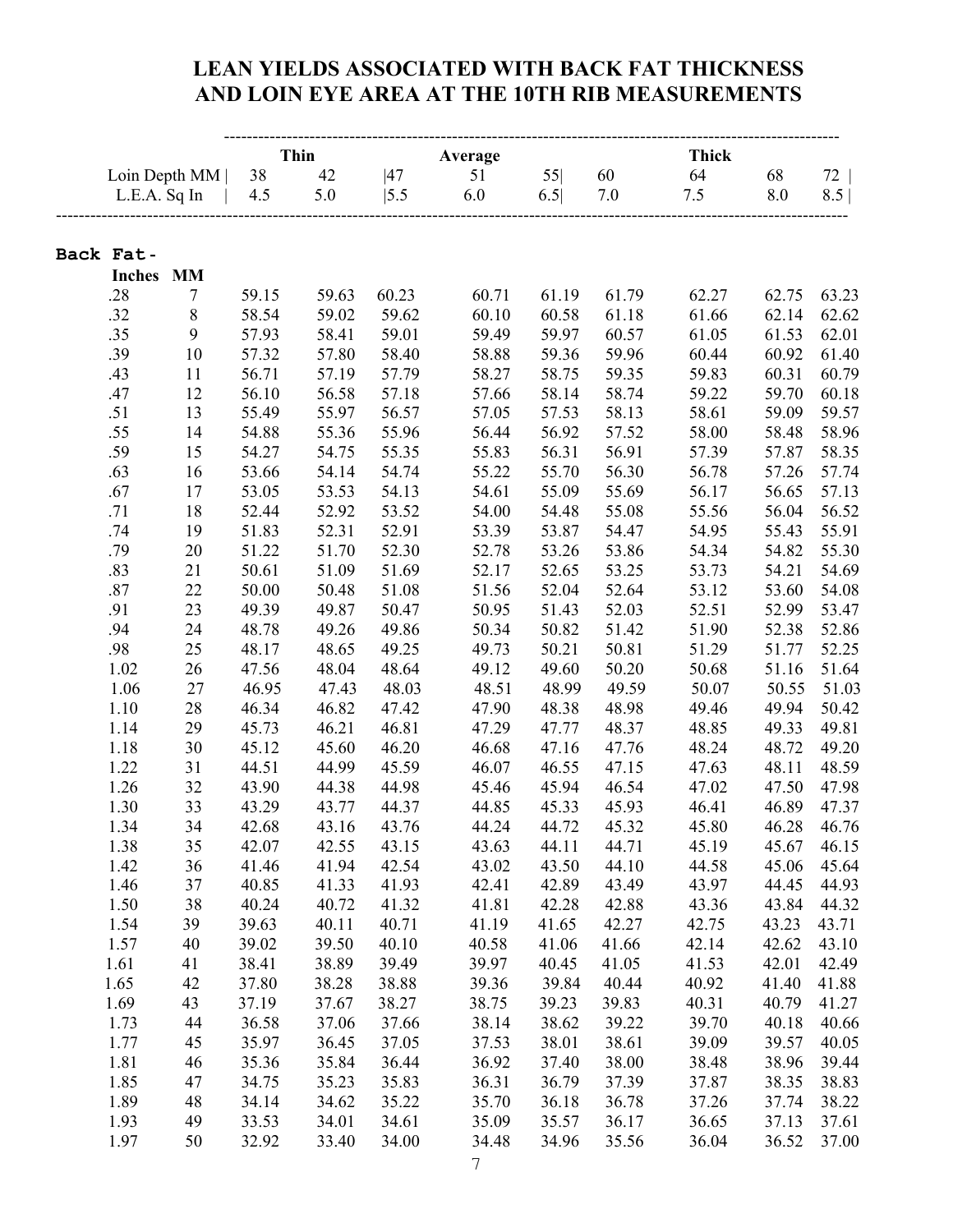#### **EXHIBIT F**

|            | 10th Rib       |            | 10th Rib       |            | $10^{th}$ Rib  |
|------------|----------------|------------|----------------|------------|----------------|
| <b>MIL</b> | <b>B.F. IN</b> | <b>MIL</b> | <b>B.F. IN</b> | <b>MIL</b> | <b>B.F. IN</b> |
| 7          | .28            | 19         | .75            | 31         | 1.22           |
| 8          | .32            | 20         | .79            | 32         | 1.26           |
| 9          | .35            | 21         | .83            | 33         | 1.30           |
| 10         | .39            | 22         | .87            | 34         | 1.34           |
| 11         | .43            | 23         | .91            | 35         | 1.38           |
| 12         | .47            | 24         | .94            | 36         | 1.42           |
| 13         | .51            | 25         | .98            | 37         | 1.46           |
| 14         | .55            | 26         | 1.02           | 38         | 1.50           |
| 15         | .60            | 27         | 1.06           | 39         | 1.54           |
| 16         | .65            | 28         | 1.10           | 40         | 1.57           |
| 17         | .67            | 29         | 1.15           | 41         | 1.61           |
| 18         | .71            | 30         | 1.18           | 42         | 1.65           |

# **Millimeter Back Fat Conversion to Back Fat Inches at 10th Rib**

#### **Loin Depth: Millimeter-Conversion to Approximate Square Inches L.E.A.**

| LD(in) | <b>MIL</b> | LEA(in) | LD(in) | MIL | LEA(in) | LD (in) | ML | LEA (in) |
|--------|------------|---------|--------|-----|---------|---------|----|----------|
| 3.66   | 93         | 11.05   |        |     |         |         |    |          |
| 3.62   | 92         | 10.93   | 2.79   | 71  | 8.41    | 1.96    | 50 | 5.89     |
| 3.58   | 91         | 10.81   | 2.75   | 70  | 8.29    | 1.92    | 49 | 5.77     |
| 3.54   | 90         | 10.69   | 2.71   | 69  | 8.17    | 1.88    | 48 | 5.65     |
| 3.50   | 89         | 10.57   | 2.67   | 68  | 8.05    | 1.85    | 47 | 5.53     |
| 3.46   | 88         | 10.45   | 2.63   | 67  | 7.93    | 1.81    | 46 | 5.41     |
| 3.42   | 87         | 10.33   | 2.59   | 66  | 7.81    | 1.77    | 45 | 5.29     |
| 3.38   | 86         | 10.21   | 2.55   | 65  | 7.69    | 1.73    | 44 | 5.17     |
| 3.34   | 85         | 10.09   | 2.51   | 64  | 7.57    | 1.69    | 43 | 5.05     |
| 3.30   | 84         | 9.97    | 2.48   | 63  | 7.45    | 1.65    | 42 | 4.93     |
| 3.26   | 83         | 9.85    | 2.44   | 62  | 7.33    | 1.61    | 41 | 4.81     |
| 3.22   | 82         | 9.73    | 2.40   | 61  | 7.21    | 1.57    | 40 | 4.69     |
| 3.18   | 81         | 9.61    | 2.36   | 60  | 7.09    | 1.53    | 39 | 4.57     |
| 3.14   | 80         | 9.49    | 2.32   | 59  | 6.97    | 1.49    | 38 | 4.45     |
| 3.11   | 79         | 9.37    | 2.28   | 58  | 6.85    | 1.45    | 37 | 4.33     |
| 3.07   | 78         | 9.25    | 2.24   | 57  | 6.73    | 1.41    | 36 | 4.21     |
| 3.03   | 77         | 9.13    | 2.20   | 56  | 6.61    | 1.37    | 35 | 4.09     |
| 2.99   | 76         | 9.01    | 2.16   | 55  | 6.49    | 1.33    | 34 | 3.97     |
| 2.95   | 75         | 8.89    | 2.12   | 54  | 6.37    | 1.29    | 33 | 3.85     |
| 2.91   | 74         | 8.77    | 2.08   | 53  | 6.25    | 1.25    | 32 | 3.73     |
| 2.87   | 73         | 8.65    | 2.04   | 52  | 6.13    | 1.22    | 31 | 3.61     |
| 2.83   | 72         | 8.53    | 2.00   | 51  | 6.01    | 1.18    | 30 | 3.49     |